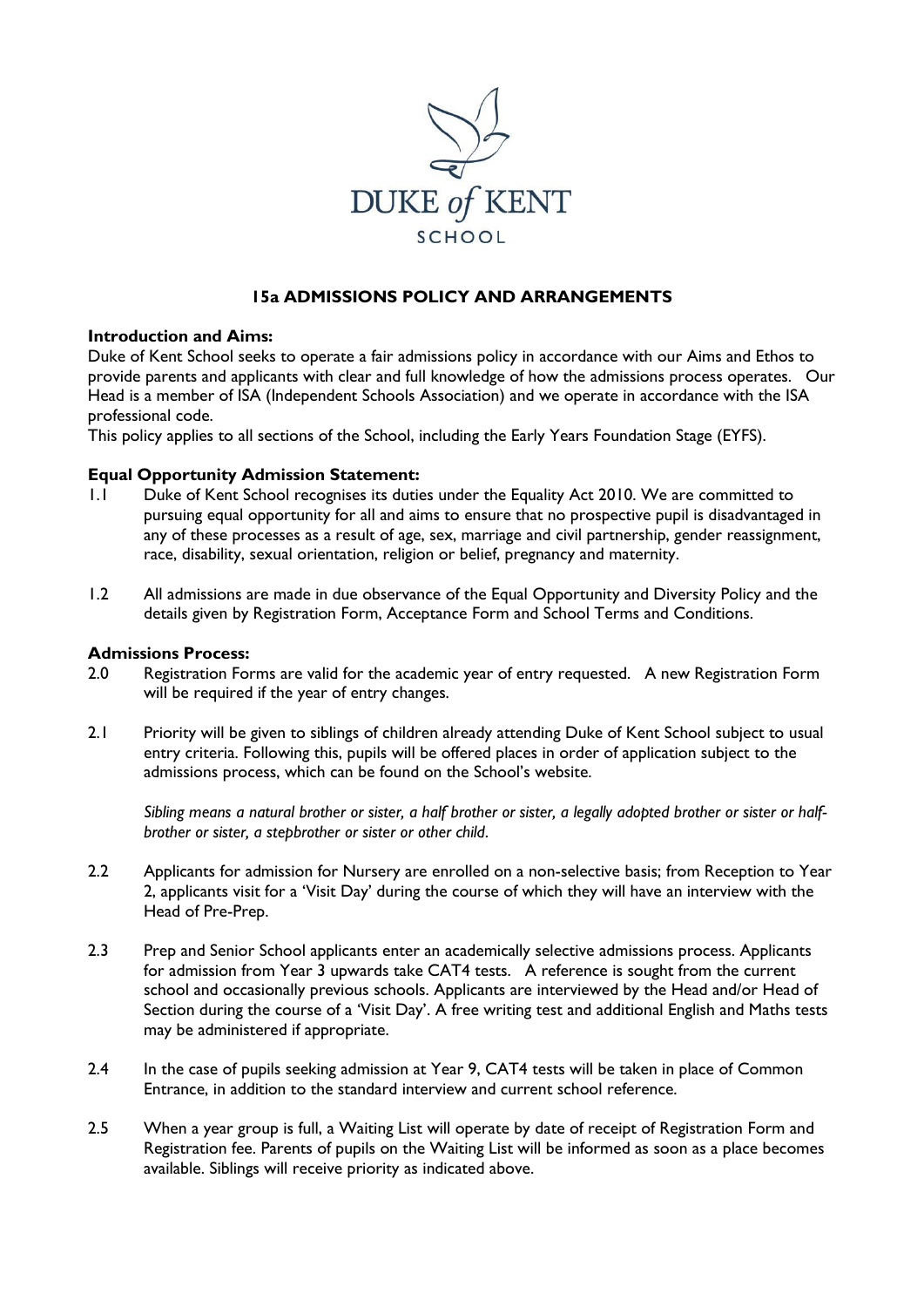- 2.6 In the admissions process, equal weight is placed on the interview and the test results. Potential, not just current performance is examined in assessing the applicant's performance at interview, in the tests and in the previous School's reference.
- 2.7 Parents will be notified of the admissions outcome as quickly as possible in writing, by the Registrar.

## **Pre-conditions for Selection:**

3.1 All pupils must meet the pre-conditions for selection set out below:

General:

- The School is able to provide adequately for any learning disabilities and difficulties the candidate may have (see 4.1 Reasonable Adjustments below). The make up of each year group's needs will also be taken into consideration. It is therefore possible that a pupil with specific needs might be accepted into one year group but not into another.
- The School, having made reasonable adjustments, is able to cope with any disability the candidate may have (see 4.1 below)
- The present School reports satisfactory attitude and conduct
- Satisfactory attitude and conduct are in evidence during any visits to the School

### Academic:

- Satisfactory performance in admissions tests
- Satisfactory performance in interview
- Admissions of Pupils with Special Educational Needs and Disabilities (SEND): Reasonable Adjustments

### **Reasonable Adjustments:**

4.1 Duke of Kent School will do all that is reasonable to comply with its legal and moral responsibilities under the Special Educational Needs and Disability Act 2001 and the Equality Act 2010 in order to accommodate the needs of applicants who have disabilities for which the School can cater, with reasonable adjustments. The School welcomes pupils with disabilities and/or Special Educational Needs, provided that our Learning Development team can offer the appropriate level of support and our site (notwithstanding any reasonable adjustments that could be made) is accessible. We do not have the facilities or resources to offer highly specialised and intensive treatment.

A pupil or applicant is disabled if he or she suffers from a physical or mental impairment that has substantial and long term adverse effect on his or her ability to carry out normal day-to-day activities. In most cases, disabilities will have lasted or be likely to last for 12 months or more.

- 4.2 We have a duty to make reasonable adjustments for pupils and applicants who are disabled under the Equality Act 2010 when they are put at a substantial disadvantage compared with pupils and applicants who do not have disabilities. We seek to ensure that disabled pupils and applicants are not put at a substantial disadvantage by making reasonable adjustments:
	- to our policies, criteria and practices (i.e. the way we do things); and
	- by providing auxiliary aids and services (i.e. additional support or assistance).

There is no standard definition of an auxiliary aid or service. Examples include: pieces of equipment; extra staff assistance; note-taking; induction loops; audio-visual fire alarms; readers; and assistance with guiding.

- 4.3 We are not required to remove or alter physical features to comply with the duty to make reasonable adjustments for disabled pupils. Similarly, we do not need to provide auxiliary aids for personal purposes unconnected with the education and services provided by the school.
- 4.4 If your child is disabled and you believe your child is being put at a substantial disadvantage compared with pupils without disabilities and that there is an adjustment that we could make which would overcome this, you may write to the Special Educational Needs Coordinator (SENCO) via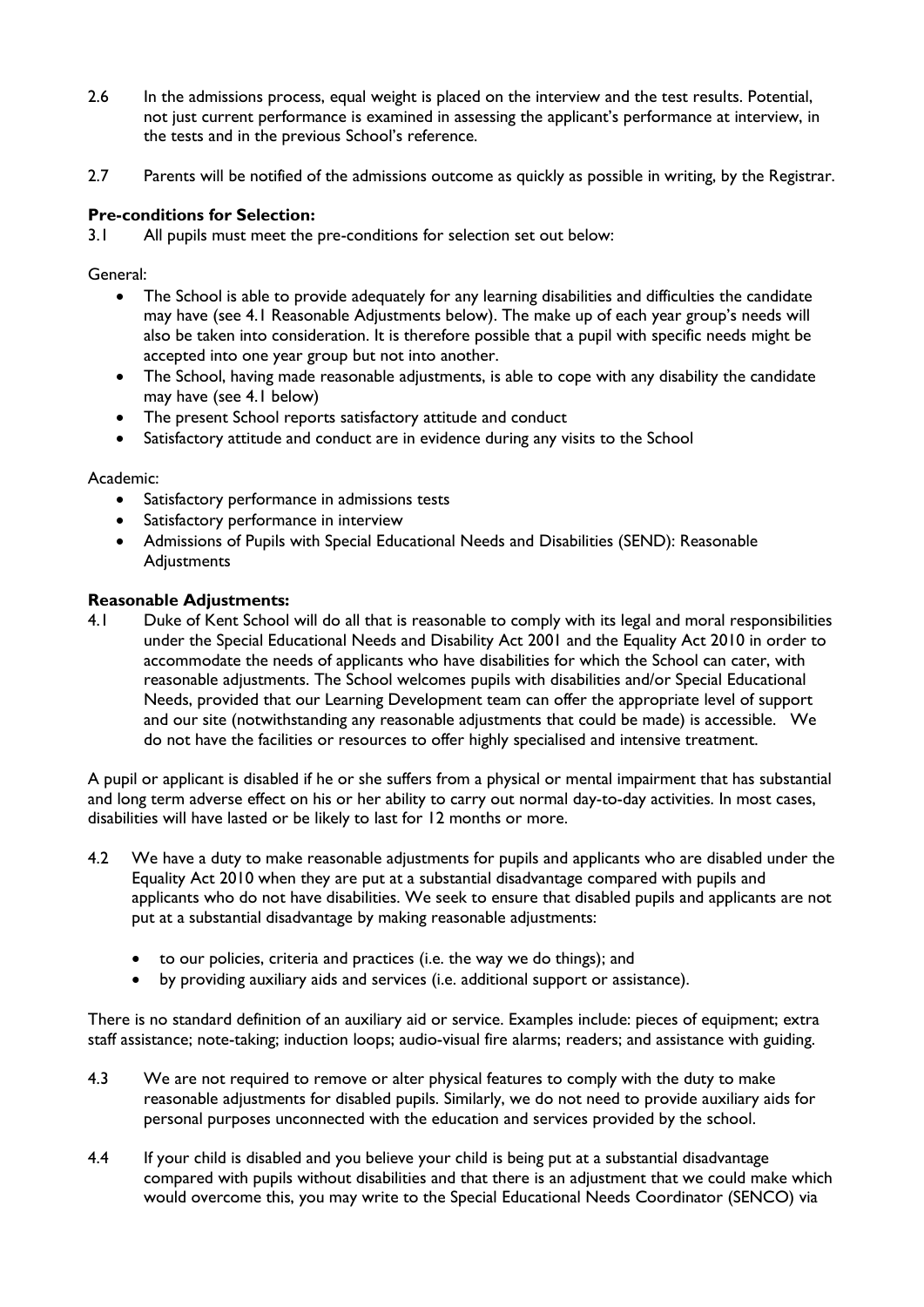the School Office, setting out in full the adjustment required and (if necessary) how the school could put this into practice. This notification must be made at least five working days before attending an interview or Admissions Examination in order to ensure that the needs can be assessed and appropriate provision can be made for those needs throughout the admissions process (including at interview, any attendance at the School and during the Admissions Examination as appropriate).

- 4.5 Parents should also provide the SENCO with copies of any reports by external professionals (e.g. Educational Psychologist report) in order to ensure that appropriate reasonable adjustments are made, at least one week prior to the admissions process.
- 4.6 The School will consult with parents and their medical advisers or external agencies to determine what necessary adjustments can reasonably be made for the applicant, in line with the School's Three Year Plan for Compliance with Schedule 10 of the Equality Act 2010, subject to the usual routines and budgetary constraints where applicable, both during the Admissions Process and later as a pupil.
- 4.7 In some cases, the school will be able to agree to and implement the requested adjustment as soon as possible. In particular, it is envisaged that where an adjustment costs  $\pounds$ 100 or less and satisfies the non cost-related criteria listed below, it will be approved and implemented speedily. In other cases, for example where the adjustment would be logistically difficult or more financially costly, we may need to consider in more detail how best to overcome the substantial disadvantage that the pupil or applicant is suffering and what measures it is reasonable for the school to take. In these cases, the school may seek input from teachers, other experts (such as doctors and/or educational psychologists), you and the child in question.
- 4.8 When considering whether it would be reasonable to make the adjustment, the school will consider the following factors:
	- whether it would overcome the substantial disadvantage experienced;
	- the practicability of the adjustment;
	- the effect of the disability on the pupil;
	- the cost of the proposed adjustment;
	- whether it will be provided under a Statement/EHCP from the Local Authority;
	- the school's resources:
	- health and safety requirements
	- the interests of other pupils (and potential pupils).
- 4.9 You (or your child if the school believes your child has sufficient understanding of the nature of the request) may request that the existence or nature of your child's disability be treated as confidential by the school. We will take any such request into account when considering whether an adjustment is reasonable.
- 4.10 Once the school has determined whether the relevant adjustment is reasonable, we will write to you, setting out the decision and the reasons. If you are not happy with the school's decision about the reasonableness of the adjustment, you may lodge a complaint using the school's Complaints Procedure, available on the School website. Please note that the Complaints Procedure is only available to parents of pupils, meaning current registered pupils.

### **Scholarships and Bursaries**

5.1 Scholarships are available to pupils based on outstanding academic performance or progress, sporting or cultural achievement. These may be 'All-rounder' awards or named e.g. Sport, Art, Performing Arts and Music. They are awarded at the discretion of the Head both to pupils on admission and those already in the School community. Scholarship letters are sent indicating the length of tenure and the awards are maintained subject to good effort and attitude, satisfactory progress and support of pupils and parents for the good name of the School. These are subject to